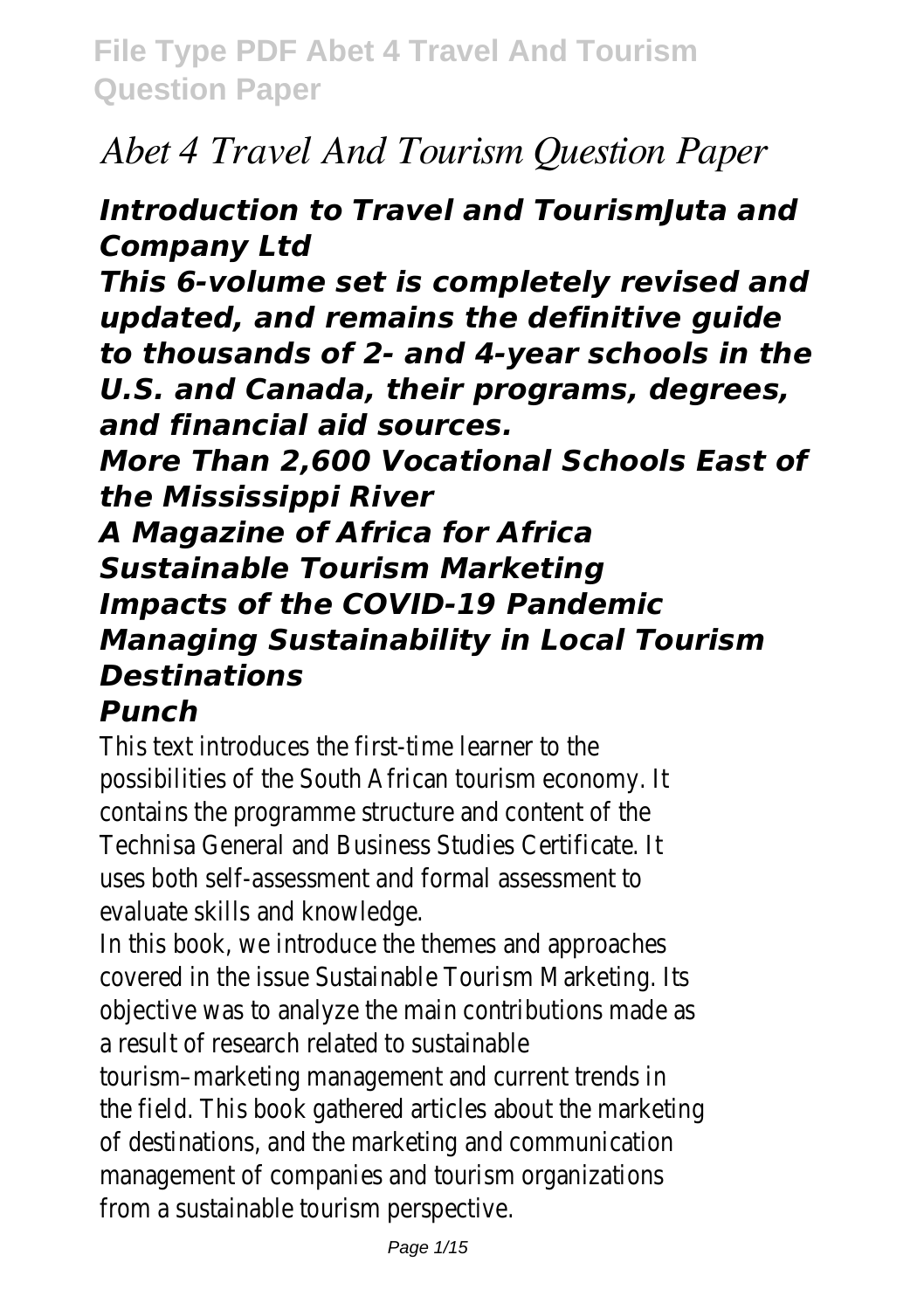AAG Handbook and Directory of Geographers Pace The A to Z of Careers in South Africa

Dictionary of International Biography Slumming It

Ethical and Responsible Tourism explains the methods and practices used to manage the environmental impact of tourism on local communities and destinations. The three core themes of the book – destination management, environmental and social aspects of ethical sustainable development and business impacts – are discussed across both topic and case study chapters, alongside explanatory editorial analysis with all chapters clearly signposted and interlinked. The case studies address specific and practical examples from a global range of examples including sites in Australia, Central America, Europe Union countries, Japan, North America and South America. Used as a core textbook, the linking of theory in the topic chapters, and practice gained through case studies, alongside further reading and editorial commentary, Ethical and Responsible Tourism provides a detailed and comprehensive learning experience. Specific case studies can be used as standalone examples as part of a case teaching approach, and the editorial and discussion elements are designed to be suitable for those simply seeking a concise overview, such as tourism professionals or potential investors in sustainable tourism projects. This book will be essential reading for students, researchers and practitioners of tourism, environmental and sustainability studies.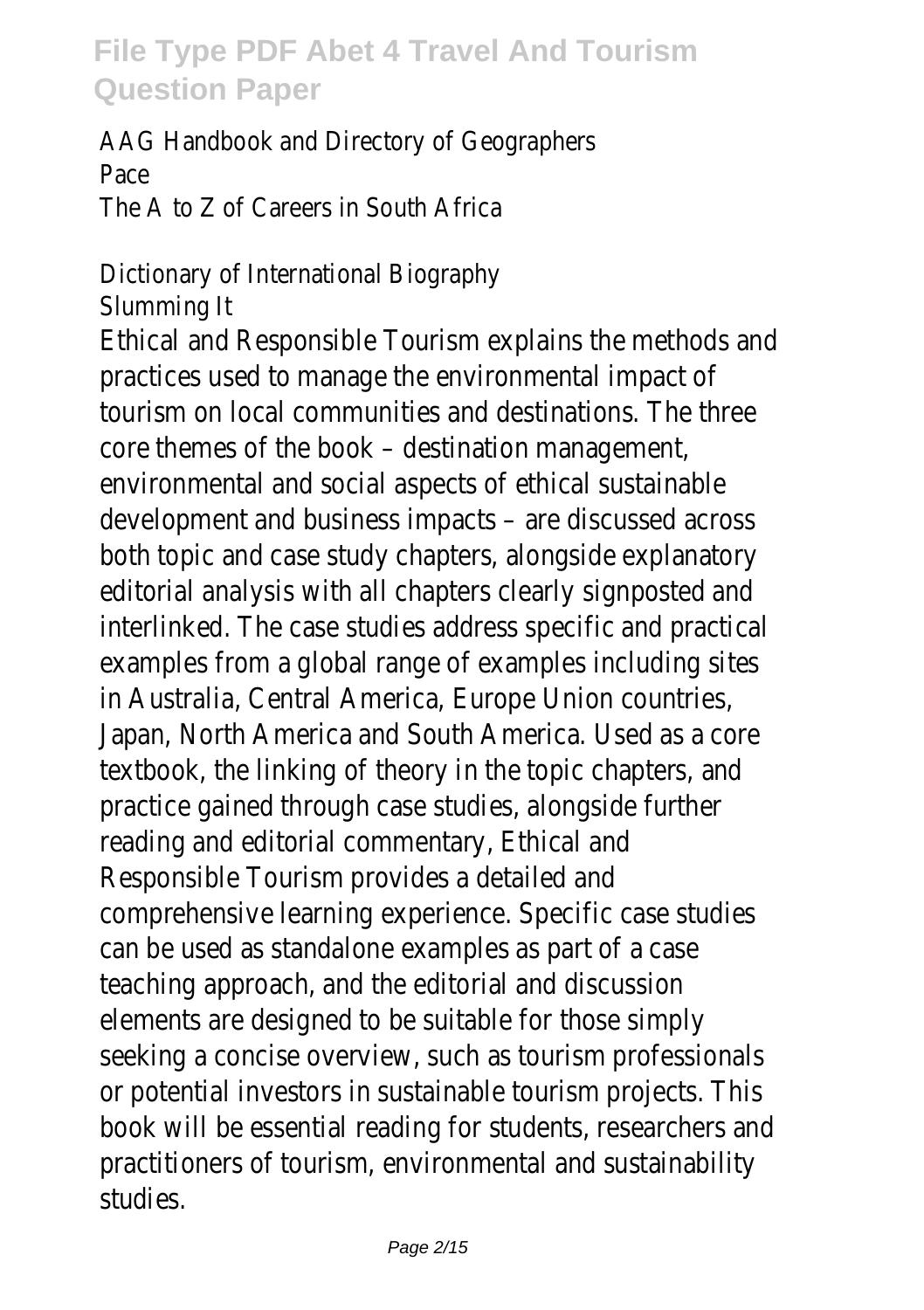This book provides a synthesis of current research and international best practice in the emerging field of creative tourism. Including knowledge, insights, and reflections from both practitioners and researchers, it covers types of creative tourist, trends, designing and implementing creative tourism products, embedding activities in a community and place, and addressing sustainability challenges. Applying lessons learned from the CREATOUR project and other initiatives, the editors present key information in an actionable manner best suited to people working on the ground. A vital resource for tourism agencies, practitioners, planners and policymakers interested in developing creative tourism programmes and activities, this book will also be of interest to cultural and creative tourism researchers, students, and teachers of tourism and culture-based development. Free Cash Grants: Listings of scholarships, business, and medical grants Club Red

United States and Canada

Annual Report

Awards, Honors and Prizes

ICTR 2019 2nd International Conference on Tourism Research 2020

*Profiles American and Canadian institutions of higher learning, including two- and fouryear colleges and universities, distance learning programs, and occupational education schools, and lists financial aid resources.*

*In its 114th year, Billboard remains the*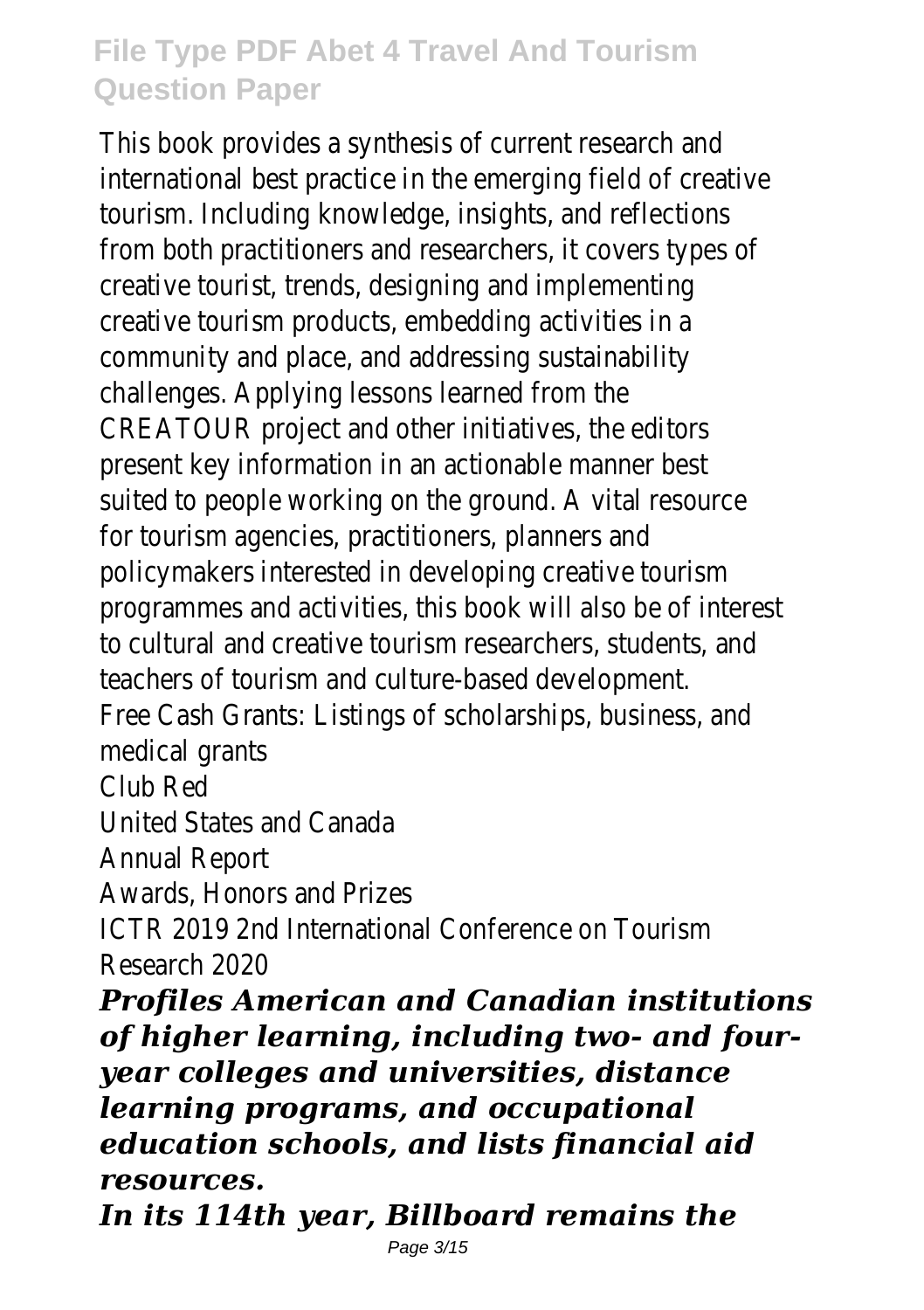*world's premier weekly music publication and a diverse digital, events, brand, content and data licensing platform. Billboard publishes the most trusted charts and offers unrivaled reporting about the latest music, video, gaming, media, digital and mobile entertainment issues and trends. Sustainable Tourism VIII Transl. from the French by W[illiam] Hazlitt [the Younger] College Blue Book 33 V4 Occupational Education Cases on Tour Guide Practices for Alternative Tourism Handbook of Research on Resident and Tourist Perspectives on Travel Destinations The Tourist Valorization of Urban Poverty This insightful book reappraises how traditional high culture attractions have been supplemented by popular culture events, contemporary creativity and everyday life through inventive styles of tourism. Greg Richards draws on over three decades of research to provide a new approach to the topic, combining practice and interaction ritual theories and developing a model of cultural tourism as a social practice.*

*This Brief discusses impacts of the COVID-19 pandemic on the Portuguese tourism sector. Taking into account real-*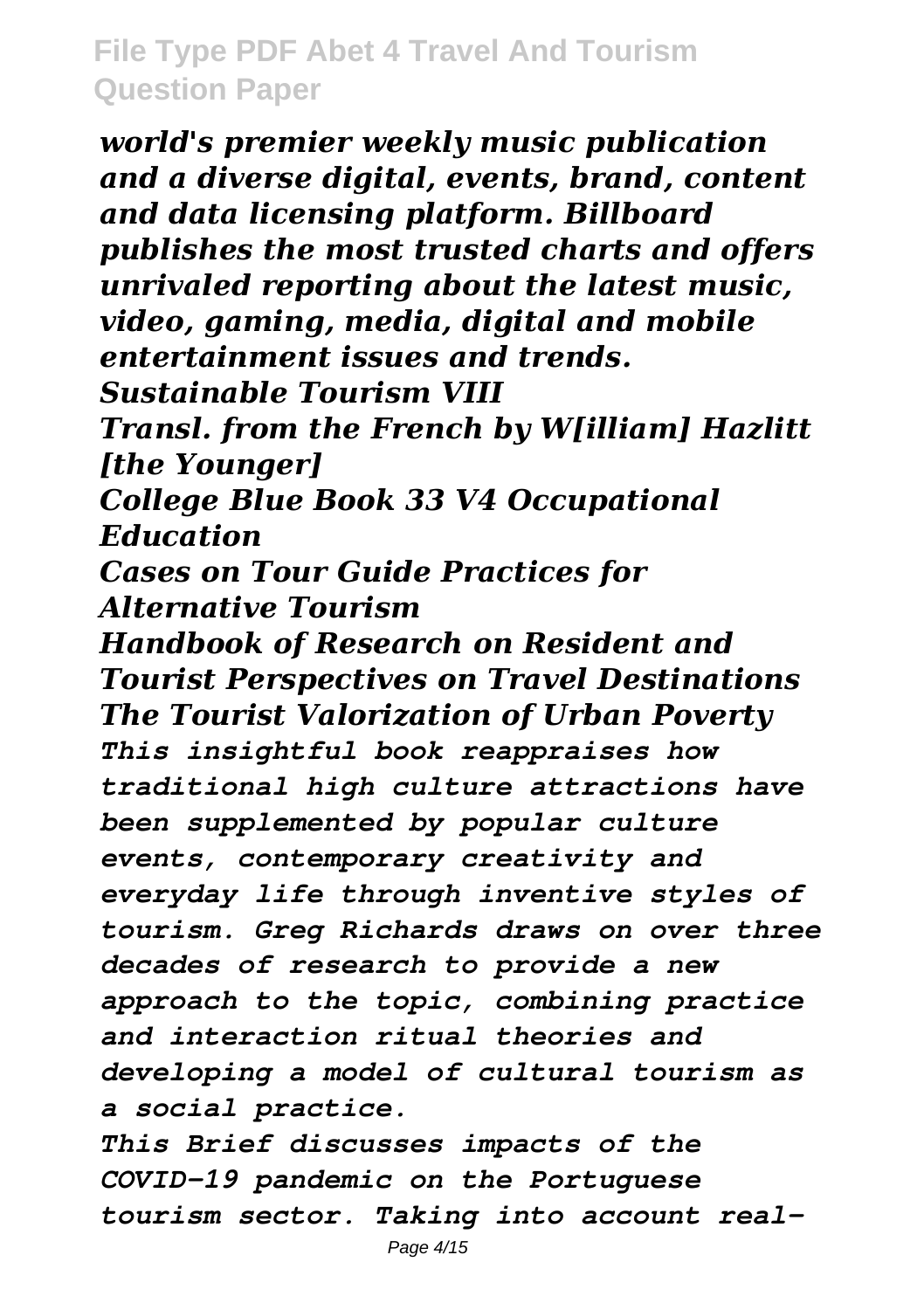*world conditions and the importance of the tourism sector for the Portuguese economy, this book highlights the economic contexts of tourism in Portugal at the regional and municipal levels, discussing pre-pandemic economic frameworks and projecting potential implications for the future. Using data provided by Statistics Portugal, the Brief performs econometric analysis on three cases: new paradigms for overnight stays and guests, changes in tourism revenues and prospective alternatives, and a comparison of effects on changes in number of guests and overnight stays at the regional level. Providing cutting edge analysis of a dynamic global situation, this Brief will be useful for researchers interested in tourism economics and European economics as well as policymakers and industry professionals. The College Blue Book Proceedings and Debates of the ... Congress Creative Tourism Rethinking Tourism for Social and Ecological Justice Economics of Tourism in Portugal PATA Travel News* Once touted as the world's largest industry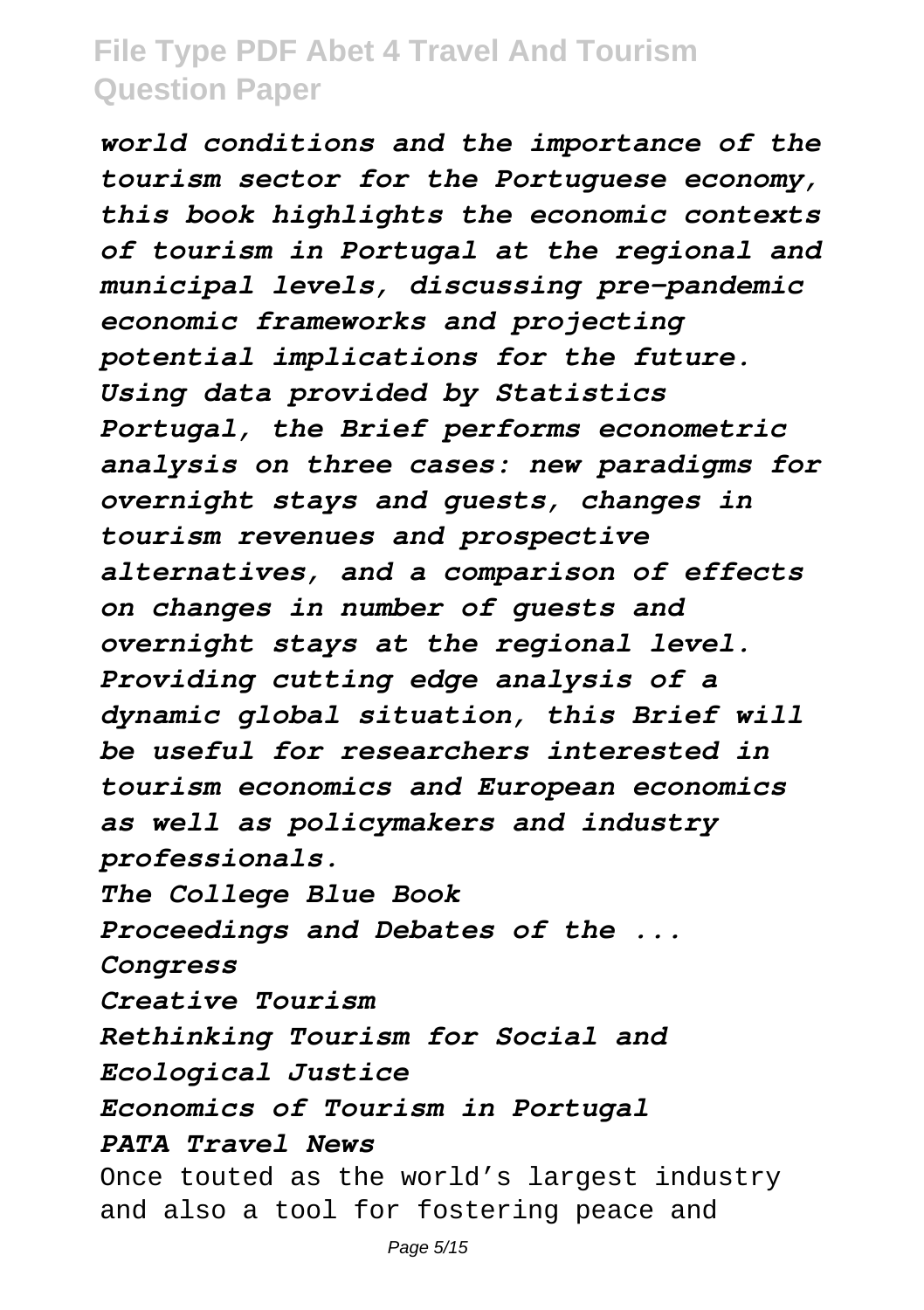global understanding, tourism has certainly been a major force shaping our world. The recent COVID-19 crisis has led to calls to transform tourism and reset it along more ethical and sustainable lines. It was in this context that calls to "socialise tourism" emerged (Higgins-Desbiolles, 2020). This edited volume builds on this work by employing the term Socialising Tourism as a broad conceptual focal point and guiding term for industry, activists and academics to rethink tourism for social and ecological justice. Socialising Tourism means reorienting travel and tourism based on the rights, interests, and safeguarding of traditional ecological and cultural knowledges of local peoples, communities and living landscapes. This means making tourism work for the public good and taking seriously the idea of putting the social and ecological before profit and growth as the world reemerges from the COVID-19 pandemic. This is an essential first step for tourism to be made accountable to the limits of the planet. Concepts discussed include Indigenous culture, toxic tourism, a "theory of care", dismantling whiteness, decolonial tourism and animal oppression, among others, all in the context of a post-COVID-19 world. This will be essential reading for all upper-level students, academics and policymakers in the field of tourism. The Introduction of this book is freely available as a downloadable Open Access PDF under a Creative Commons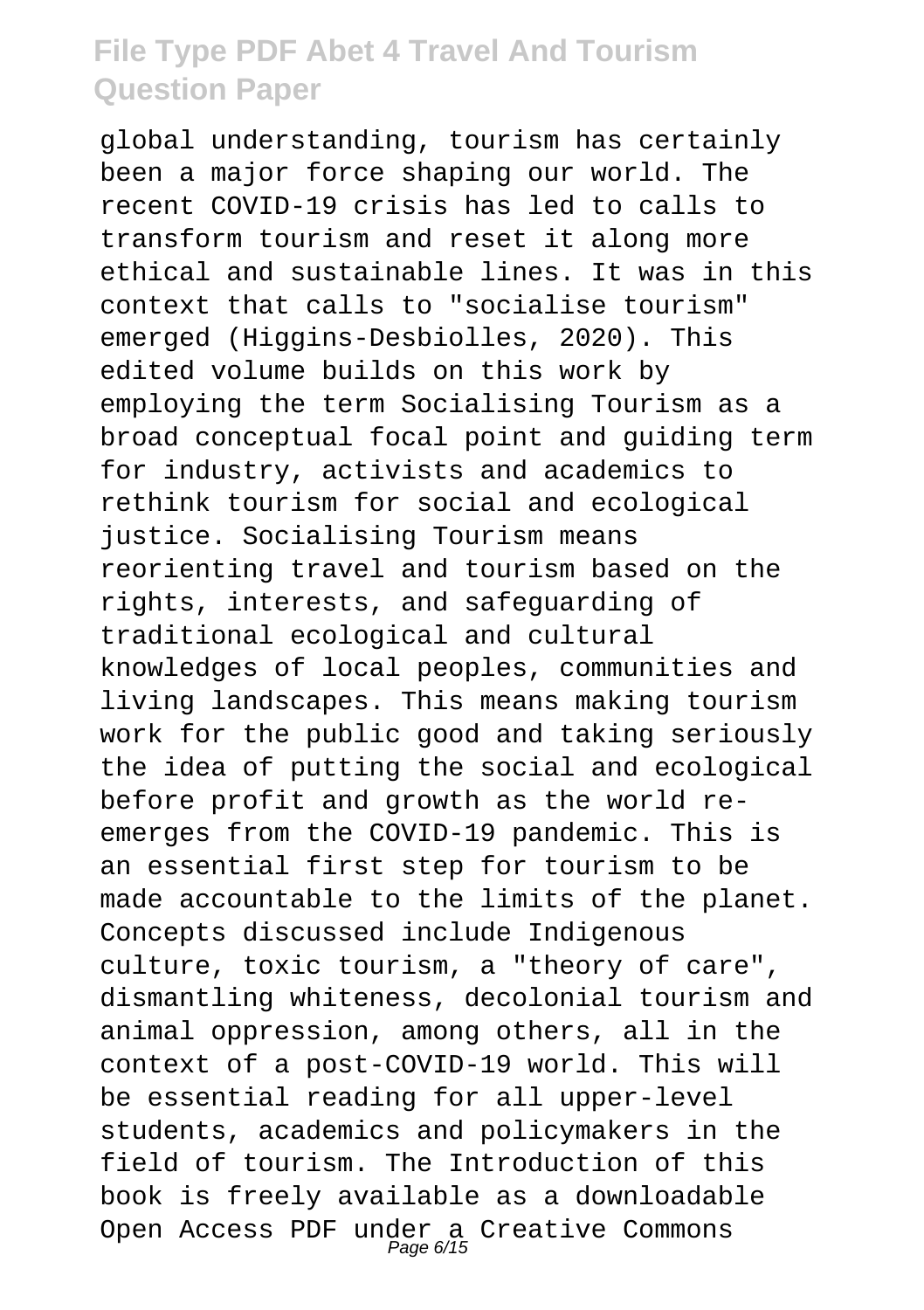Attribution-Non Commercial-No Derivatives 4.0 license available at http://www.taylorfrancis .com/books/9781003164616 Provides information on programs, student body, financial aid, and student services for vocational schools east of the Mississippi River. ICTR 2020 3rd International Conference on Tourism Research Tourism Planning and Development in Latin America The New Reality of Managing Ethical and Responsible Tourism Asia/Pacific Survey of Current Business Vacation Travel and the Soviet Dream **This volume includes papers from the 8th International Conference on Sustainable Tourism. Today tourism is becoming accessible to a growing number of people and is an important component of development, not only in economic terms but also for knowledge and human welfare. This collection of research aims to find ways to protect the natural and cultural landscape through the development of new solutions which minimise the adverse effects of tourism. The phenomenon has many more advantages than disadvantages. New forms of economic development and increasing wealth of human societies depend on**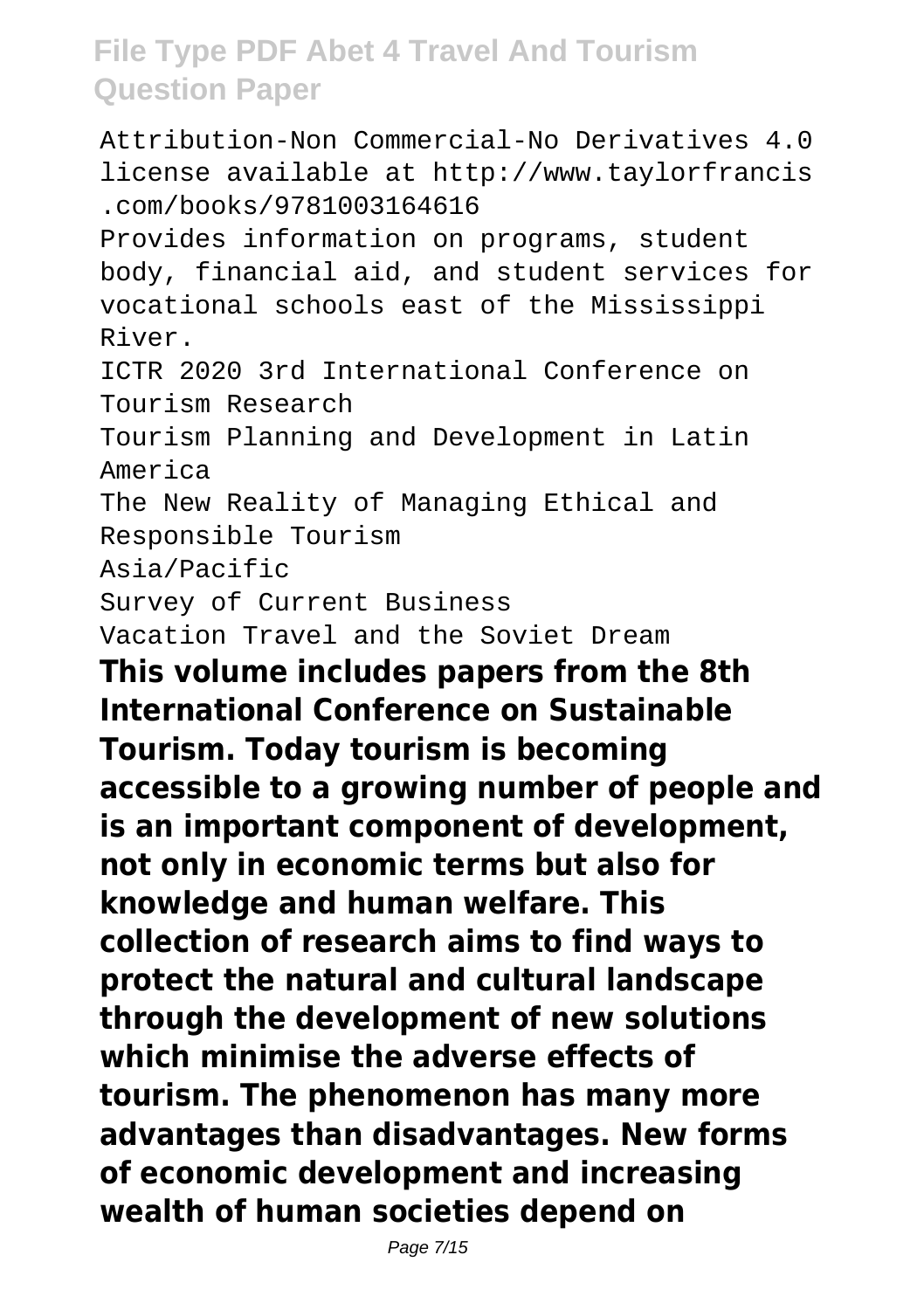**tourism. Our knowledge of the world now includes a strong component due to tourism. Human welfare has physiological and psychological elements, which tourism promotes, both because of the enjoyment of knowing new territories and increasing contacts with near or far away societies and cultures. The tourism industry has nevertheless given rise to some serious problems, including social costs and ecological impacts. Many ancient local cultures have practically lost their identity. Their societies have oriented their economy only to this industry. Both the natural and cultural – rural or urban – landscapes have also paid a high price for certain forms of tourism. These problems will persist if economic benefit is the only target, leading to economic gains that eventually become ruinous. It is also a grave error to disregard the fact that visitors nowadays are increasingly demanding in cultural and environmental terms. The 'Global Change' is a set of natural environmental changes that are strongly affected by technological and social developments. Natural changes are inherent in the Earth's ecosystem (the 'ecosphere'). Also, technological and social changes are inherent to mankind (the**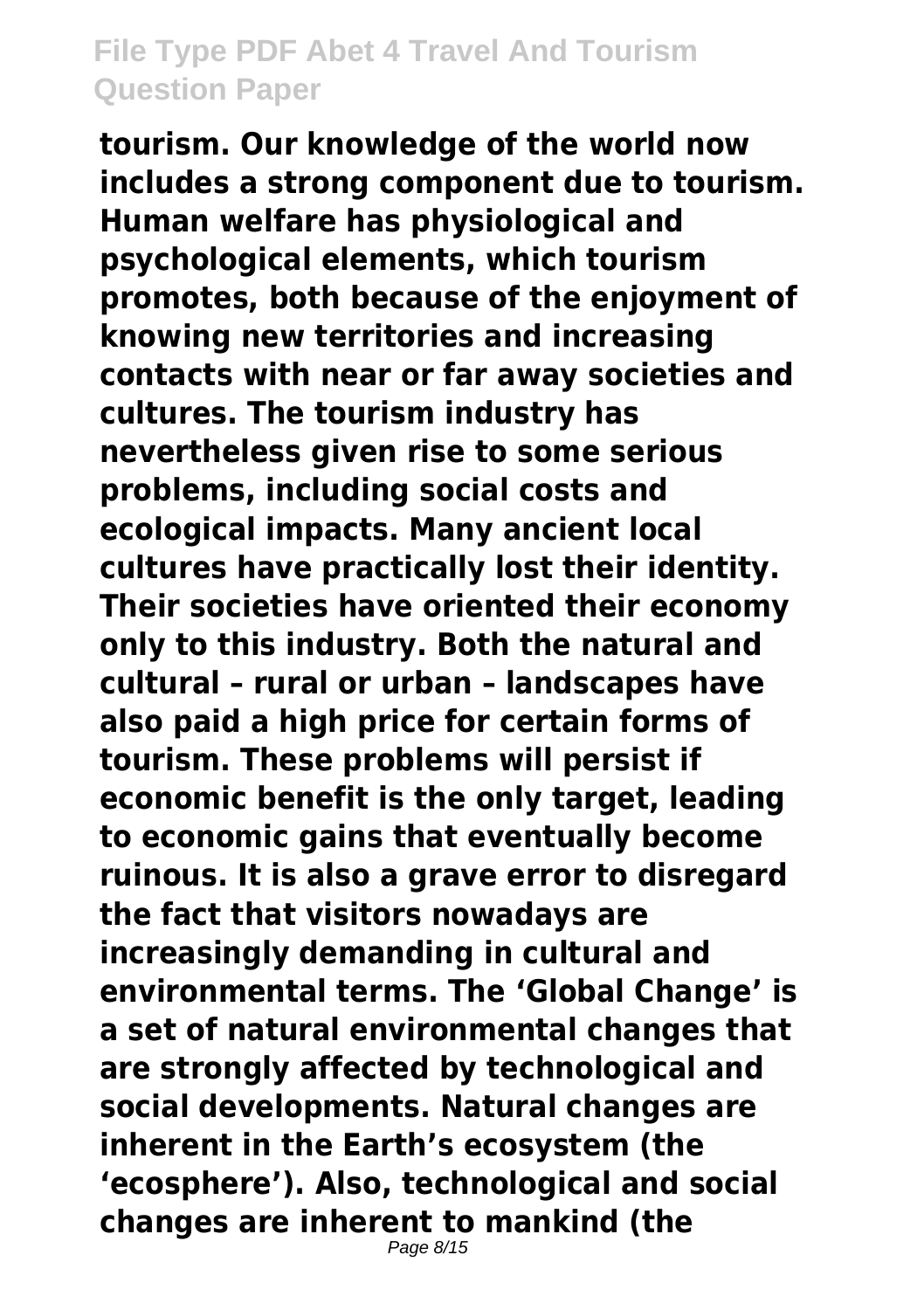**'noosphere'), and are now becoming widespread. Cities are growing rapidly and industry requires increasingly larger areas. Many traditional rural areas are being abandoned. Tourism should also play an important role in this context. Thus, interestingly, many historic agricultural districts have maintained, or even recovered, their local population numbers through intelligent strategies of tourism focused on nature and rural culture. Natural landscapes and biodiversity are becoming increasingly appreciated. The tourism industry must be able to respond to these aspirations. Tourism, as with many parts of the economy, is at a pause-reflect-rest stage in the post pandemic world. This book puts forward some positive and practical concepts for the reset stage in terms of pushing towards wholly sustainable tourism. The COVID-19 pandemic has been disastrous in terms of the loss of human life, the physical and mental strains placed on large numbers of populations across the globe who have been quarantined in their homes and in terms of the costs of dealing with the pandemic and supporting business and citizens through the period. Tourism has been comprehensively damaged, not only in advanced economies,**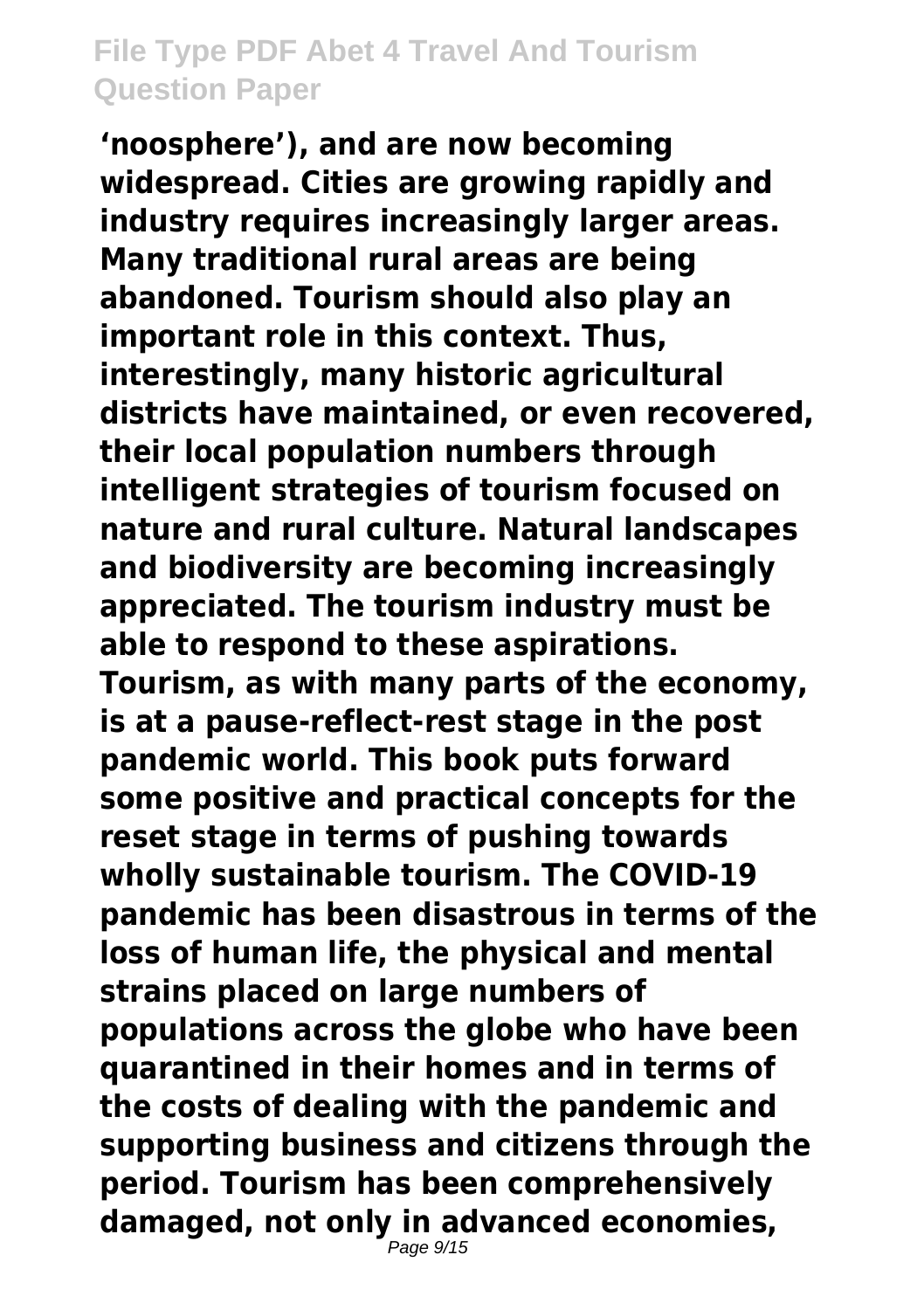**but also in poorer developing economies where tourism provides a vital source of income and employment. The problem has been complicated by the shattering effect on mass tourism, which has been far more sensitive to the shutdown of travel and accommodation than ethical and responsible tourism activities focused at a local sustainable level. Therefore this book evaluates how the pandemic and economic decline affects ethical and responsible tourism - the type of tourism which sustains and develops local communities in a balanced way for the benefit of future generations. It reflects on the position the authors established in "Ethical & Responsible Tourism - managing sustainability in local tourism destinations" and then determines how ethically and responsibly focused tourism may adapt, develop and maintain safety for consumers in the post-virus world. This book will be essential reading for students, researchers and practitioners of tourism, environmental and sustainability studies. Congressional Record Billboard South Africa Survey Activating Cultural Resources and Engaging Creative Travellers**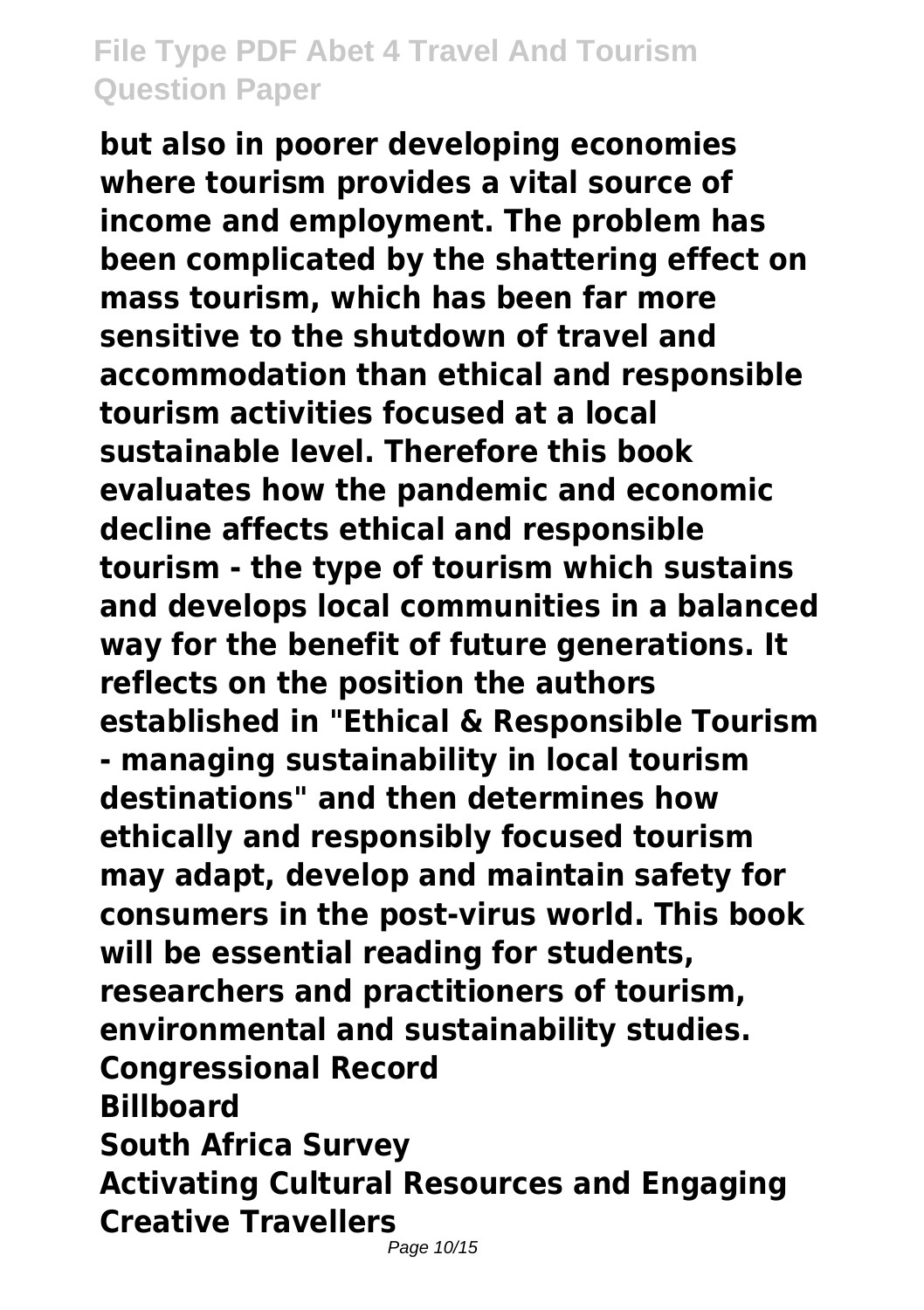#### **Rethinking Cultural Tourism Financial Aid for Native Americans, 2006-2008**

*Tourism is an economic and social phenomenon that is centered on a tourist's experience and is dependent on the experiences that are co-created and provided to tourists. Tourism destination managers must understand what tourists perceive as engaging, intense, and memorable in order to remain successful. However, care must also be given to the residents' perception of local tourism development and how it impacts their community. This is a fundamental aspect for tourism development since host communities that support tourism development tend to be more hospitable with tourists, which influences their satisfaction and loyalty. Moreover, the interaction with residents of host communities is a crucial component of the quality of the tourist experience, contributing to the long-term success and sustainability of destinations. The The Handbook of Research on Resident and Tourist Perspectives on Travel Destinations is a collection of innovative research that examines travel destinations from the resident and tourist perspectives in order to better support and inform the* Page  $11/\overline{15}$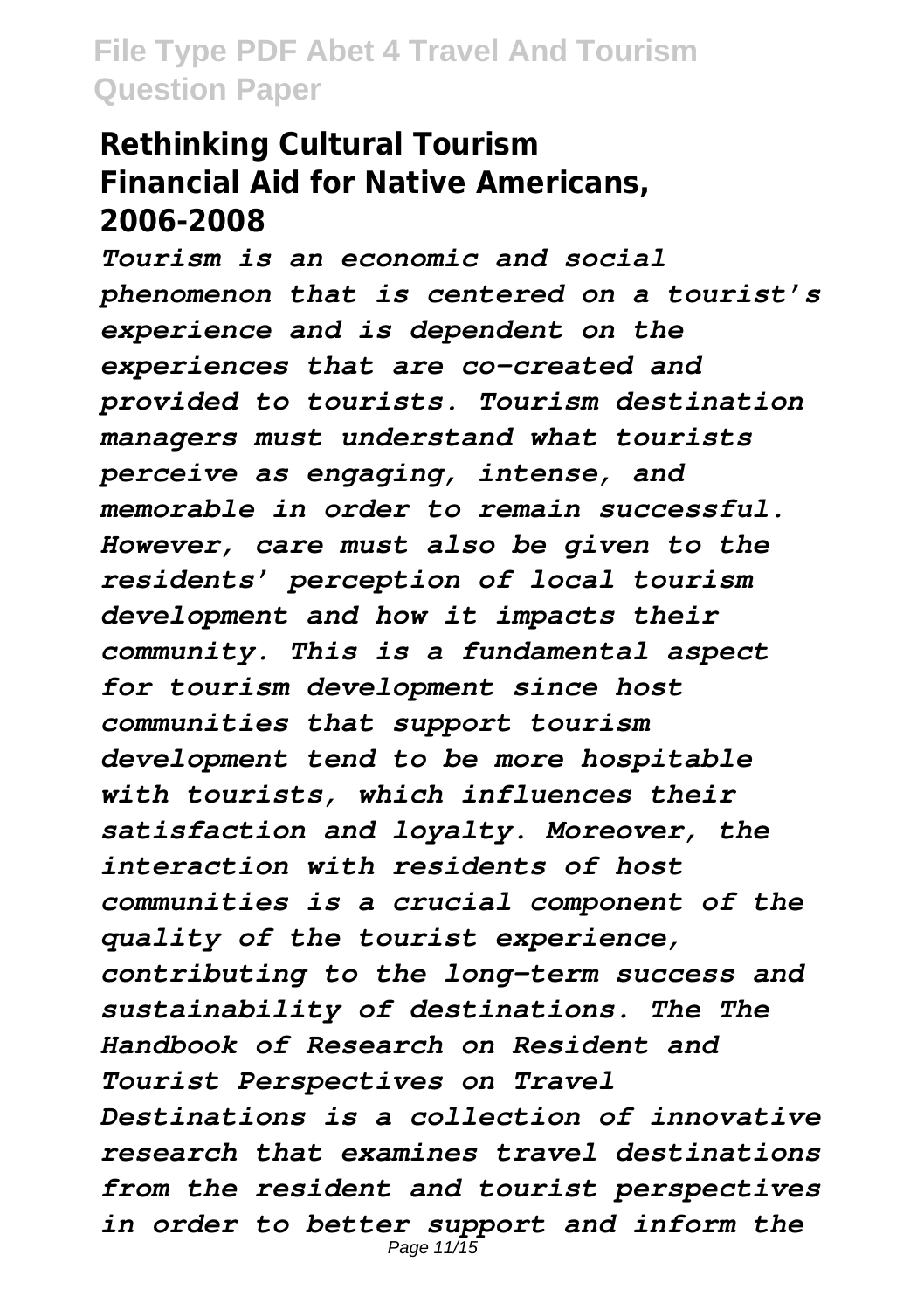*tourism development process and to make the destinations attractive to visitors while at the same time contributing to resident quality of life and happiness. While highlighting topics including sustainable development, hotel management, and customer satisfaction, this book is ideally designed for government officials, tour developers, travel agencies, brand managers, advertising agencies, restaurateurs, public administrators, hotel managers, tourist industry professionals, academicians, researchers, and students.*

*The Bolsheviks took power in Russia 1917 armed with an ideology centered on the power of the worker. From the beginning, however, Soviet leaders also realized the need for rest and leisure within the new proletarian society and over subsequent decades struggled to reconcile the concept of leisure with the doctrine of communism, addressing such fundamental concerns as what the purpose of leisure should be in a workers' state and how socialist vacations should differ from those enjoyed by the capitalist bourgeoisie. In Club Red, Diane P. Koenker offers a sweeping and insightful history of Soviet vacationing and tourism from the Revolution through perestroika. She shows that from the*

Page 12/15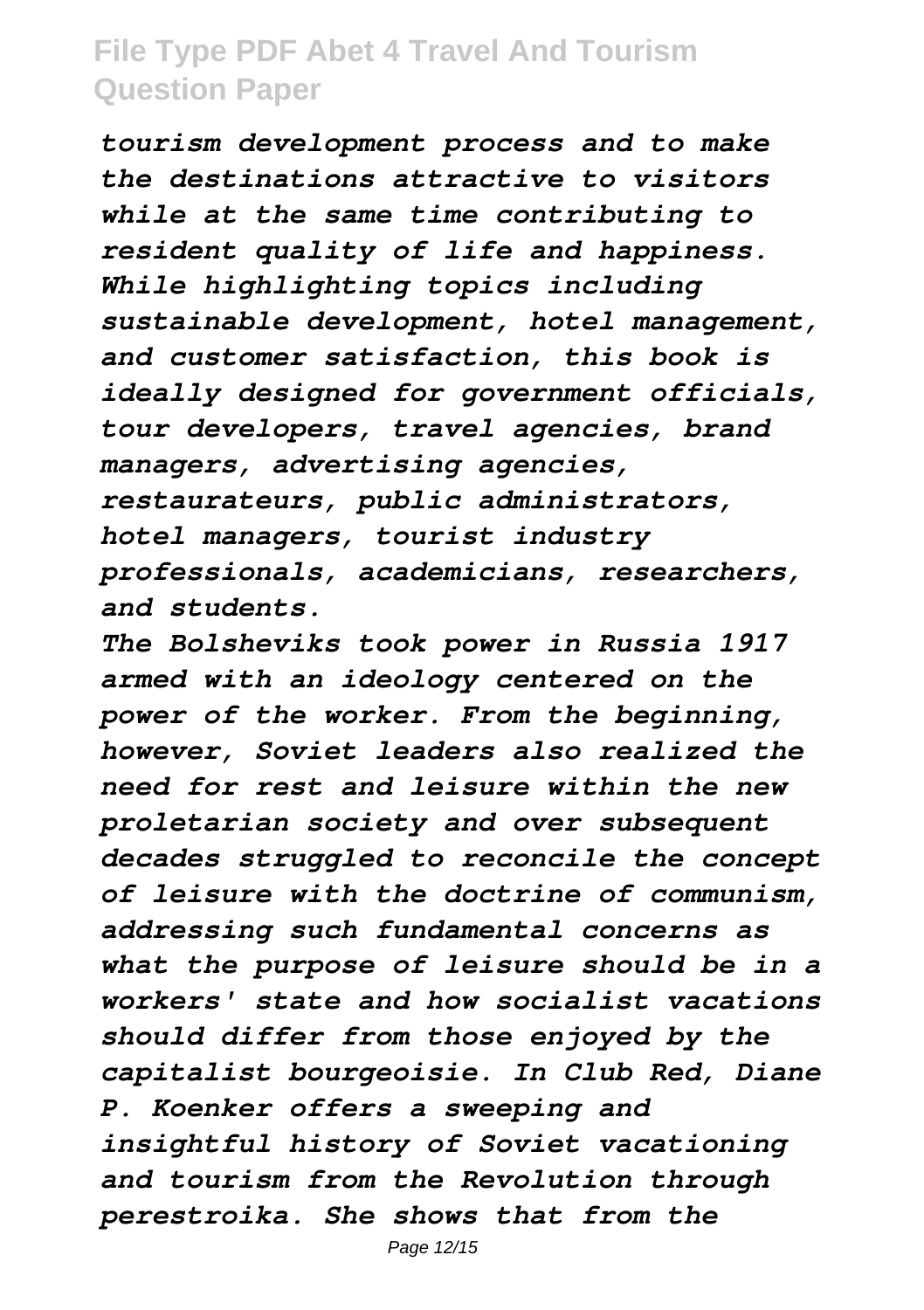*outset, the regime insisted that the value of tourism and vacation time was strictly utilitarian. Throughout the 1920s and '30s, the emphasis was on providing the workers access to the "repair shops" of the nation's sanatoria or to the invigorating journeys by foot, bicycle, skis, or horseback that were the stuff of "proletarian tourism." Both the sedentary vacation and tourism were part of the regime's effort to transform the poor and often illiterate citizenry into new Soviet men and women. Koenker emphasizes a distinctive blend of purpose and pleasure in Soviet vacation policy and practice and explores a fundamental paradox: a state committed to the idea of the collective found itself promoting a vacation policy that increasingly encouraged and then had to respond to individual autonomy and selfhood. The history of Soviet tourism and vacations tells a story of freely chosen mobility that was enabled and subsidized by the state. While Koenker focuses primarily on Soviet domestic vacation travel, she also notes the decisive impact of travel abroad (mostly to other socialist countries), which shaped new worldviews, created new consumer desires, and transformed Soviet vacation practices.*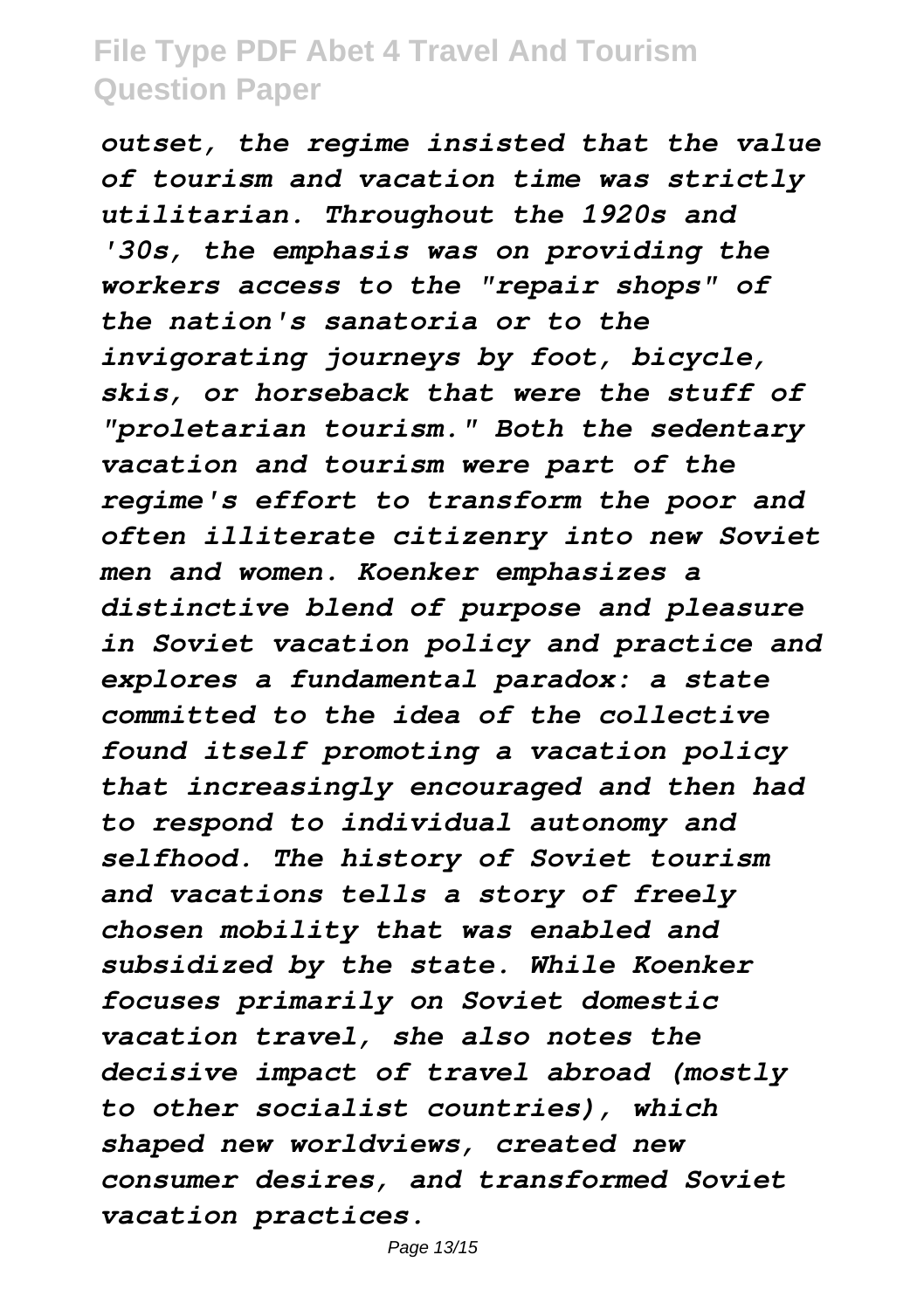*Socialising Tourism Ethical and Responsible Tourism U. S. and Canada The Commonwealth Guide to Programs of Geography in the United States and Canada*

*Vocational & Technical Schools - East* Have slums become 'cool'? More and more tourists from across the globe seem to think so as they discover favelas, ghettos, townships and barrios on leisurely visits. But while slum tourism often evokes moral outrage, critics rarely ask about what motivates this tourism, or what wider consequences and effects it initiates. In this provocative book, Fabian Frenzel investigates the lure that slums exert on their better-off visitors, looking at the many ways in which this curious form of attraction ignites changes both in the slums themselves and on the world stage. Covering slums in Rio de Janeiro, Bangkok and multiple cities in South Africa, Kenya and India, Slumming It examines the roots and consequences of a growing phenomenon whose effects have ranged from gentrification and urban policy reform to the organization of international development and poverty alleviation. Controversially, Frenzel argues that the rise of slum tourism has drawn attention to important global justice issues, and is far more complex than we initially acknowledged.

Tour guides, a highly responsible group of professionals who are in direct communication with tourists traveling around the world, have a great impact on the proper promotion of the culture of countries, global peace, and tolerance. Additionally, they are also effective in the